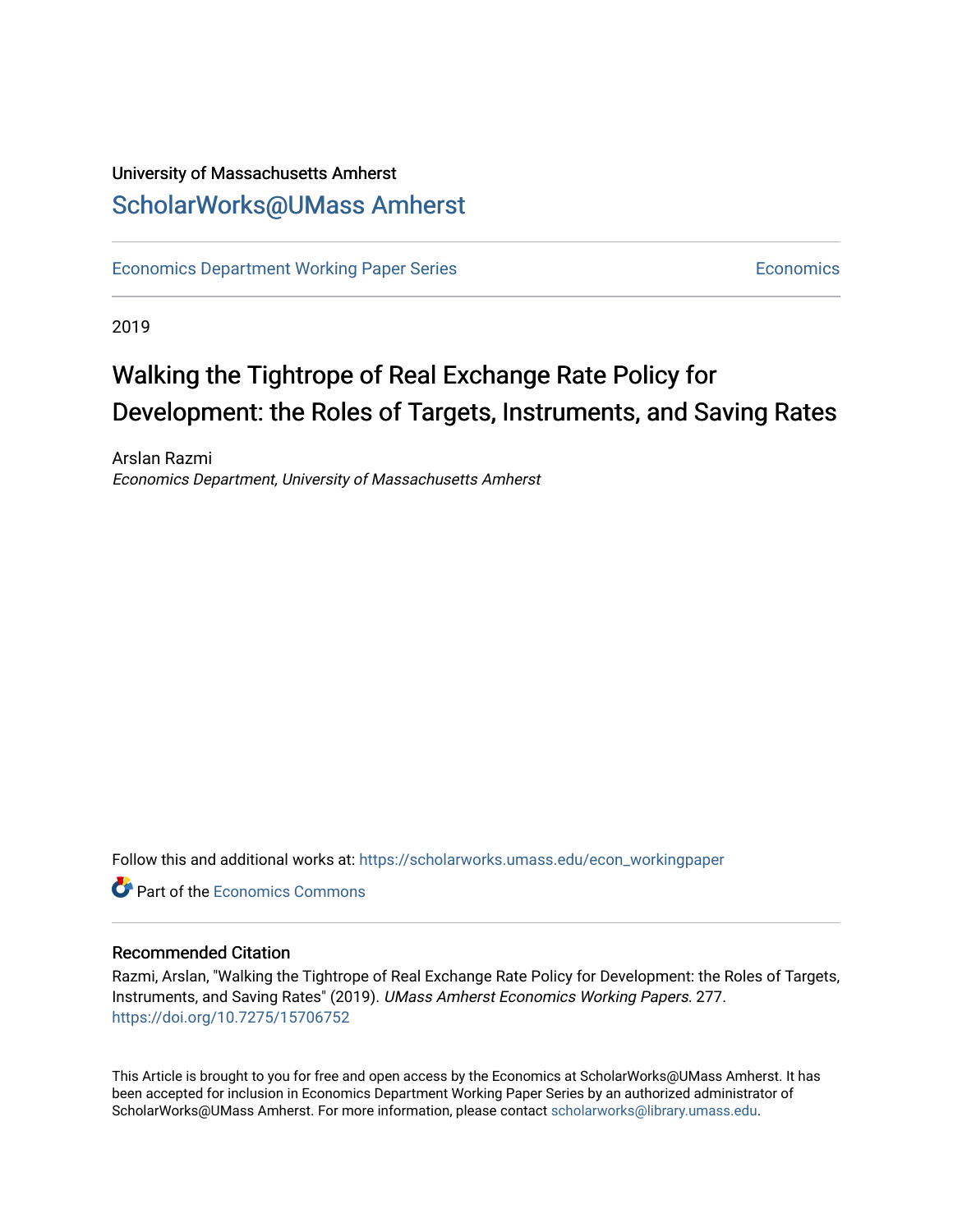## Walking the Tightrope of Real Exchange Rate Policy for Development: the Roles of Targets, Instruments, and Saving Rates,

Arslan Razmi

August 10, 2019

#### Abstract

Real exchange rate policy can potentially be utilized to target the trade balance and/or development through capital accumulation. However, the presence of distributional conflict and the trade-off between current and future trade imbalances complicates matters. I show that policy assignment matters for dynamic stability. Moreover, the relative saving behavior of different functional income groups influences dynamic behavior. The analysis sheds light on why real exchange rate policy may often be unfeasible, even if desirable from a developmental perspective.

JEL classifications: F43, F63, O16, E63.

Key words:Policy assignment, real exchange rates, investment subsidies, external balance.

Department of Economics, University of Massachusetts, Amherst, MA 01003; email: arazmi@econs.umass.edu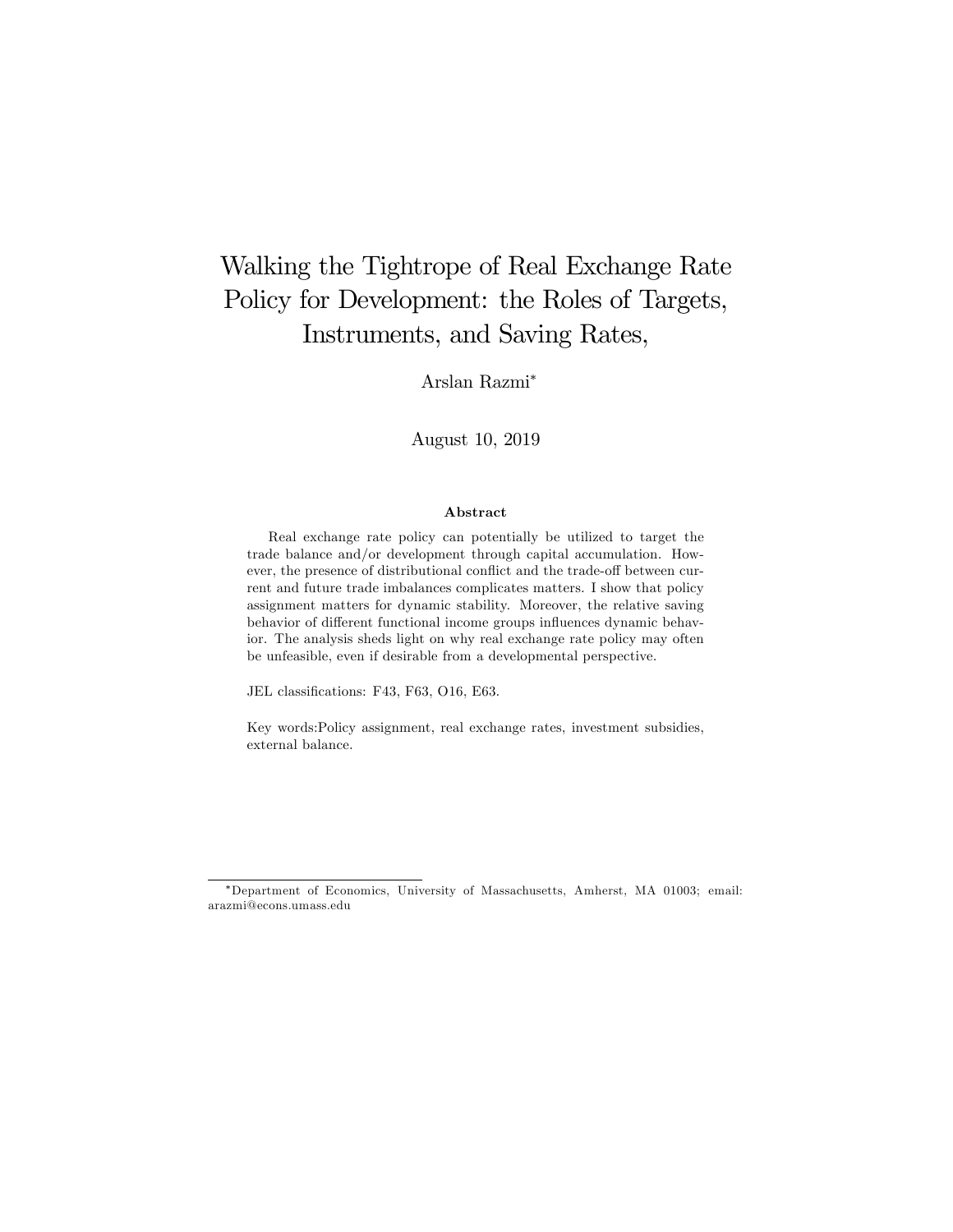## 1 Introduction and Background

Real exchange rate policy has traditionally been understood as most directly relevant to the balance of payments of a country. A relatively recent body of literature suggests, in addition, that the level and trajectory of the real exchange rate matters for long-run growth, investment, and development. History and empirical analysis have shown, however, that real exchange rate policy also matters for social stability and political longevity.<sup>1</sup> The relative stakes ensure that, in any clash between these sets of considerations, the latter is likely to win hands down more often than not. This paper analyzes the underlying tensions that lead to dynamic instability. Building on previous literature, I model the tension between distributional conflict, external account constraints, and development to make the case that saving behavior and assignment of instruments to objectives matters. This underlines the need to take policy design seriously.

Let's turn first to the role of exchange rate adjustment in managing a countryís external accounts. The traditional version of the Mundell-Fleming model leads to the "principle of effective market classification," which requires that the use of an instrument be directed towards the target that it can most ináuence. In general this implies that monetary policy should target the balance of payments while fiscal spending targets the internal balance (i.e., full employment) in fix-price frameworks. With global financial liberalization in the eighties and nineties, interest in the external balance  $-$  as defined by the current account – waned until the advent of the Asian crisis of 1997-98, and even more generally, the global financial crisis in 2008-09 re-awakened policy concerns. An interesting exception was the Balance of Payments-Constrained (BPCG) family of models in the Post-Keynesian tradition. While this framework puts the spotlight on the external balance as the ultimate long-run constraint on growth, it de-emphasizes the role of real exchange rate adjustments. Current accounts continue to matter and, evidence suggests, so do real exchange rate adjustments.

Consider next the relationship between real exchange rate and growth. Here the time horizon under consideration becomes important. As pointed out by Diaz-Alejandro (1963), Krugman and Taylor (1978), Lizondo and Montiel (1989), Razmi (2007), and others, nominal devaluations can be contractionary in the short run. One reason stands out from the perspective of this paper; nominal devaluations, which in the short run turn into real devaluations, tend to shift income away from low saving groups and toward high saving ones, negatively impacting demand for domestic goods in the short-run. A higher economy-wide saving rate, on the other hand, can be a blessing for long-run growth, especially for economies in their early stages of industrialization. It may have facilitated England's take-off in the first half of the eighteenth century

<sup>1</sup>As noted by (Cooper (1971), p. 3) in their classic study of large exchange rate changes in developing countries, devaluations are "one of the most dramatic  $-$  even traumatic  $-$  measures of economic policy that a government may undertake." Steinberg and Malhotra (2014) calculate that, between 1973-2006, military dictators lost power during 17 percent of their forty-eight devaluation episodes and democratic leaders did so in 38 percent of their seventynine devaluations.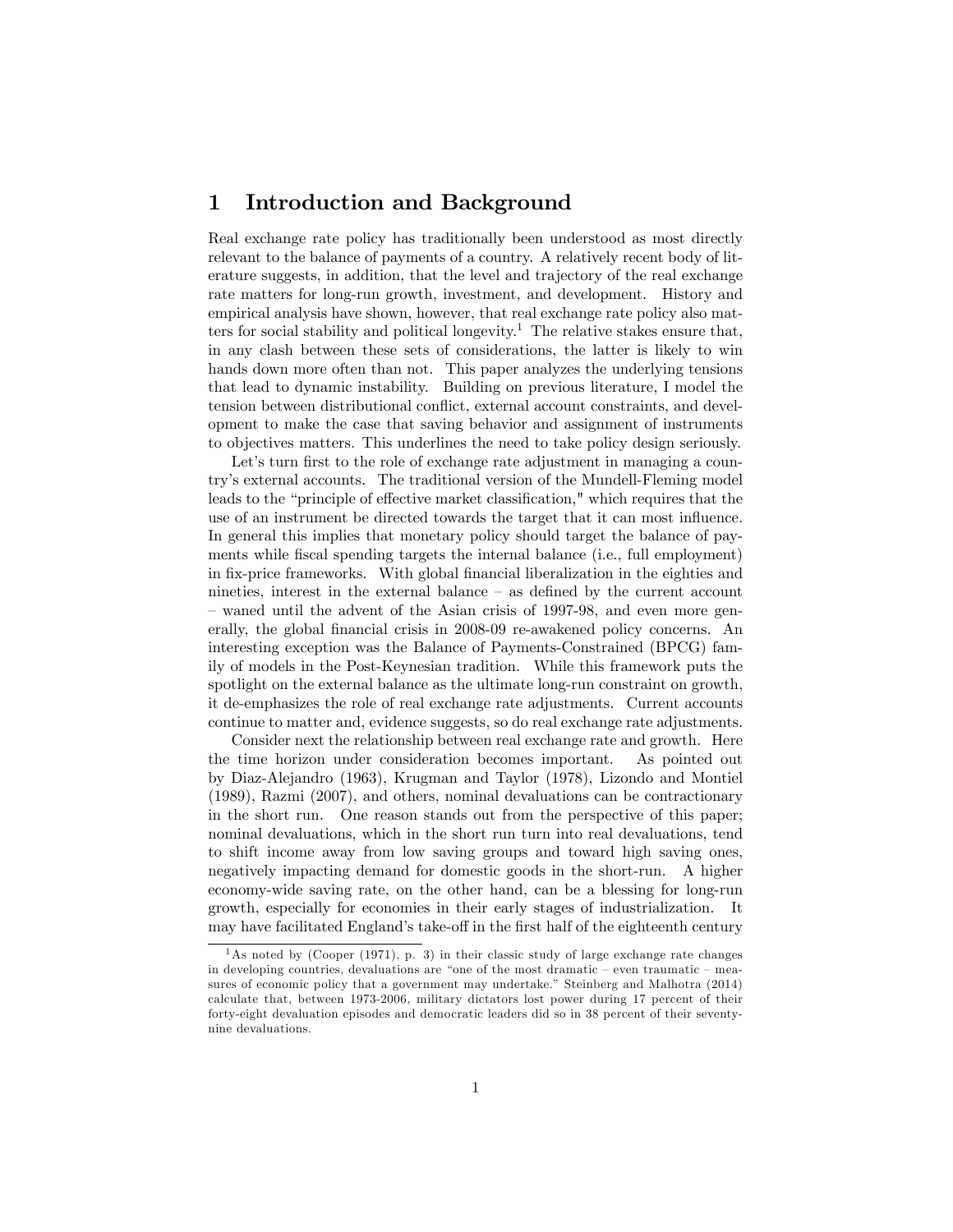and may also have been important in other cases of industrial catch-up.<sup>2</sup>

Recent literature that has focused on long-run associations has found a positive relationship between real exchange rate undervaluation on the one hand, and output growth and capital accumulation on the other. Examples include Levy-Yeyati and Sturzenegger (2007), Gala (2008), Rodrik (2008), Razmi et al. (2012), and Libman et al. (2019). The evidence tends to be particularly robust for developing countries, although the jury is still out as to the relative importance of the specific mechanisms in play. East Asia is a much-discussed exemplar in this regard. This makes one wonder why, if real undervaluation generates long-run beneÖts, do developing countries in general tend to pursue policies that generate either (i) overvaluation over extended periods of time, or (2) volatility with exchange rate cycles?

The electoral business cycle literature may help provide some answers.<sup>3</sup> In the absence of real wage rigidity, nominal and real undervaluations lower the real wage and boost tradable sector profitability. The tradable sector, especially the parts that are not agriculture or primary commodity related tend to be relatively small in the initial stages of economic development. Thus, a major reason why policy makers cannot sustain real undervaluations has to do with distributional concerns. As Damill and Frenkel (2017) point out in the context of recent Latin American experience, the tendency towards appreciation is appealing. It facilitates increase in tradable goods' consumption while allowing real wages to grow without generating ináation. This consideration gains further salience if the proportion of tradables in the consumption basket increases as one moves down the income distribution.<sup>4</sup>

I explore the dynamic interaction between distributional conflict and the role of the real exchange rate in the presence of developmental goals and an external balance constraint. In addition to the real exchange rate, policy makers have another instrument, i.e., the mix of government spending on consumption and investment subsidies. I introduce distributional considerations through two channels: (1) distributional conflict that emerges in a bargaining environment,  $(2)$  differential saving behavior out of profits and wages. The analysis demonstrates that the assignment of instruments matters for stability. In particular, it highlights the tension between easing the external constraint today versus taking steps that address it over time while promoting investment. Unpopular measures that generate trade surpluses may consequently lead to destabilizing fiscal measures. Finally, it shows that low differentials between saving rates among

<sup>&</sup>lt;sup>2</sup> See Allen (2009) for a detailed exploration of the English case and Broadberry et al. (2015) for a study of Japanese catch-up.

<sup>3</sup> See, for example, Stein and Streb (2004) who consider the timing of devaluations relative to the election cycle. Frieden et al. (2001) belongs to the literature that concludes that governments tend to maintain appreciated exchange rates up until after the elections in order to keep purchasing power high. Dornbusch (1996) considers the political factors that prevent authorities from correcting overvaluations, often in the face of impending crisis. Frieden and Broz (2006) surveys the literature on the political economy of exchange rate regimes.

<sup>4</sup>For example, Cravino and Levchenko (2015) found that, following the 1994 Mexican devaluation, the cost of living for the bottom income decile rose 1.48 to 1.62 times more than for the top income decile, mainly because lower deciles consume a larger share of tradables.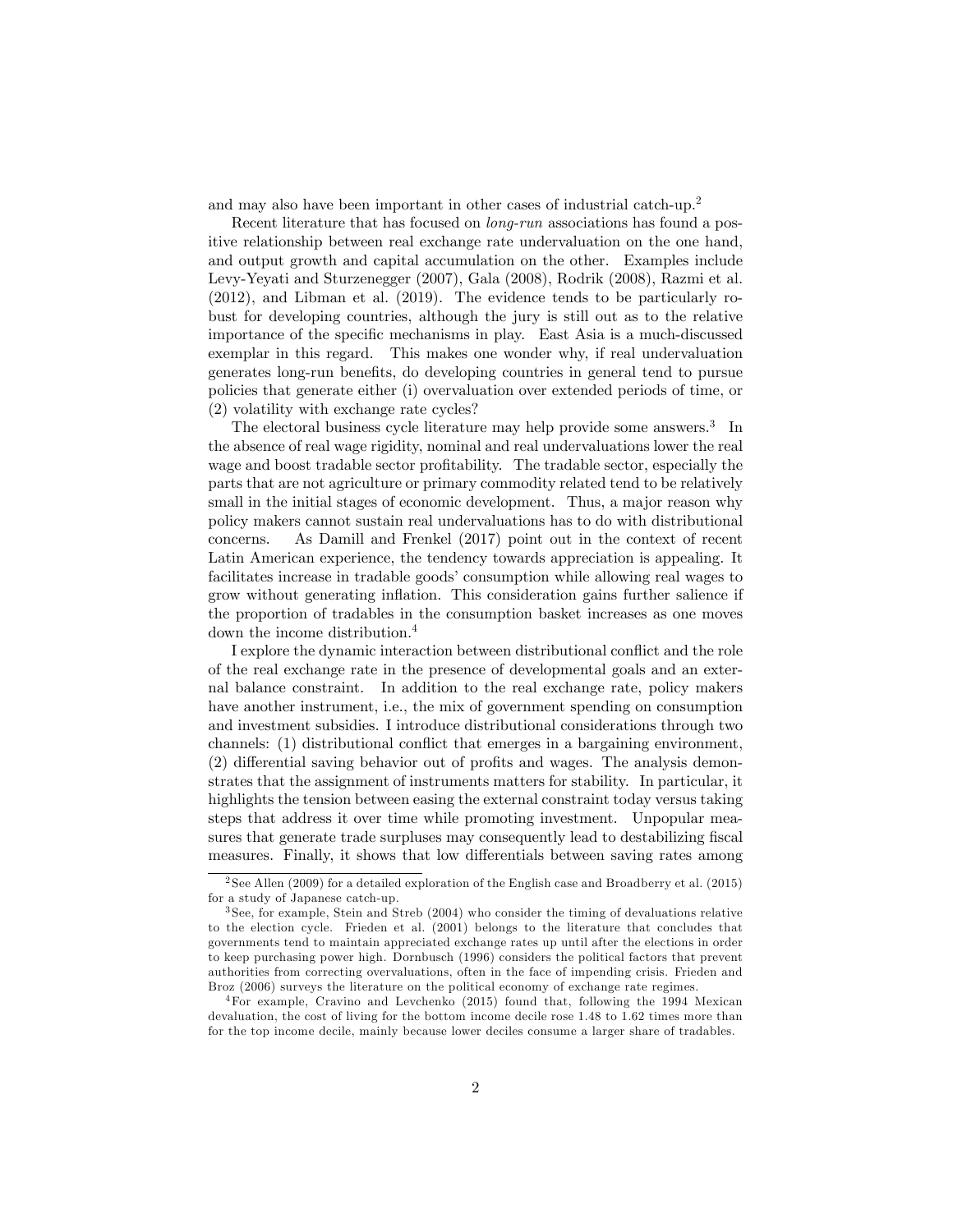different functional income groups act to stabilize the system. A decade ago, Rodrik (2009)<sup>[p. 23]</sup> argued that, in the presence of trade balance constraints, ìindustrial policy can be assigned to the structural transformation target while the exchange rate is assigned to the external balance." The present paper can partly be interpreted as a formal development of this argument. I find that using real exchange rate policy to target the trade balance directly while using subsidies to target investment helps generate stability, especially when the saving rates do not significantly differ between functional income groups.

Razmi et al. (2012) is perhaps the paper that is closest in spirit to the present one. That paper develops a framework in which policy makers have two targets, an accumulation target and a trade balance one, and two instruments, the real exchange rate and investment subsidies. The framework is static so the stability properties and transitional dynamics of the system with alternative instrument assignments cannot be analyzed. Moreover, distributional conflict is not formally investigated.

The discussion here and later assumes that authorities typically influence the path of the real exchange rate over time. This may or may not be a plausible assumption, depending on various factors such as the degree of capital account openness and the monetary/exchange rate regime. As the analysis in later sections indicates, the degree to which policy can influence the real exchange rate in a developing economy may itself be a function of the constraints involved.

The next section develops the basic framework. Section 3 analyzes the trade-offs and stability issues that come with each set of policy assignments. Finally, Section 4 concludes.

## 2 Basic Framework

I will develop the simple framework in this section to later argue that policy assignment and saving rates matter for the sustainability of development policy. The basic framework here consists of an economy with two sectors; the "traditionalî N-sector produces non-tradable goods such as informal services and lower quality agricultural goods while the modern/advanced T-sector produces industrial and high quality agricultural goods that are internationally tradable. In addition there is a government that spends out of tax revenues. The spending is apportioned between consumption spending and subsidies for investment. This enables us to directly analyze the effects of policy directed at promoting capital accumulation.

The non-tradable good requires labor  $(L_N)$  and land for its production while the tradable sector utilizes both labor  $(L_T)$  and (accumulable) capital  $(K)$  to produce using a fixed coefficients technology. Labor and land are internationally non-tradable while capital goods can be traded across borders. To avoid unnecessary notation, the unit factor coefficients in the modern sector are normalized to unity. Under these assumptions, eqs.  $(1)-(5)$  capture the output side of the economy (unless stated otherwise, all the relevant variables are expressed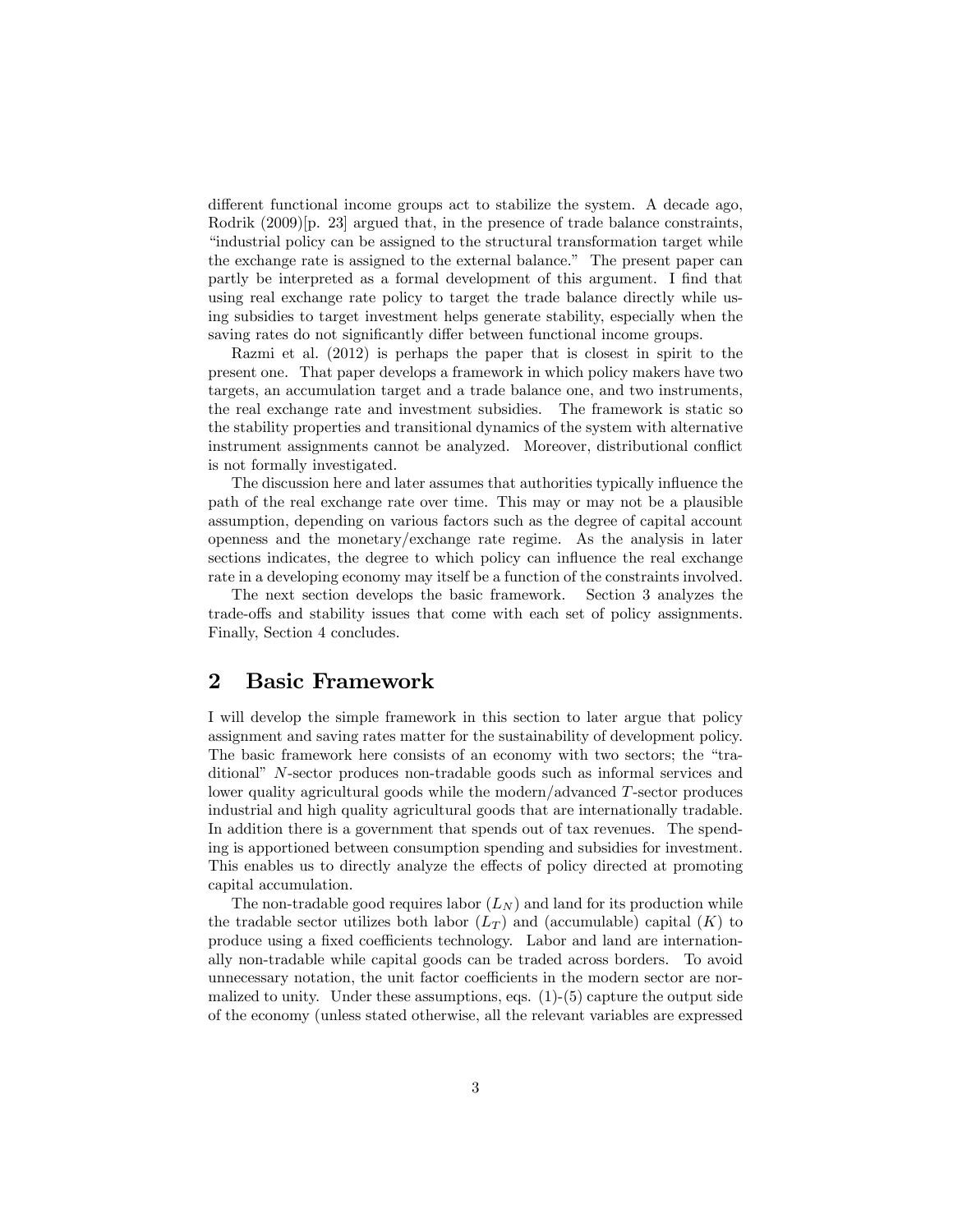in terms of the price of the non-tradable good,  $P_N$ ):<sup>5</sup>

$$
Y_N = v L_N^{\gamma}; \ \gamma < 1 \tag{1}
$$

$$
w_N = \gamma v L_N^{\gamma - 1} \tag{2}
$$

$$
R_N = (1 - \gamma)vL_N^{\gamma}
$$
 (3)

$$
Y_T = \min(K_T, L_T) \tag{4}
$$

$$
L_T = K_T \tag{5}
$$

where  $Y_i$  and  $w_i$   $(i = N, T)$  denote sectoral outputs while  $R_N$  represents land rents. As discussed shortly, the modern/industrial sector employs workers who are relatively skilled and scarce, and therefore have sufficient bargaining power to maintain a constant real product wage in the steady state. Nominal wage stickiness in the short run can also be justified by the efficiency wage argument in the context of scarcity of the skills that are required in the modern sector.

Aggregate private consumption  $C$  is the sum of consumption out of landlord, profit, and wage income after adjustment for taxes. The rate of saving out of wages  $s_W$  will generally be higher than that out of profit and rental income  $s_R$ .

$$
C = [(s_R - s_W)\gamma + (1 - s_R)]vL_N^{\gamma} + [(s_R - s_W)w_T + (1 - s_R)q]K_T - T
$$
 (6)

To keep things simple, and to facilitate analysis of policy assignment, I assume that the total amount of taxes collected  $T$  is constant.<sup>6</sup> Moreover, I assume that the fiscal deficit/surplus is zero. The evolution of stocks of foreign or domestic assets over time is not the focus here.

Notice that, if  $s_R = s_W = s$ ,

$$
C = (1 - s)(vL_N^{\gamma} + qK_T) - T
$$

Specifying Cobb-Douglas preferences makes the expenditure shares of consumption of the two goods constant in real terms. Let's denote the share and volume of tradable consumption by  $\alpha$  and  $C_T$ , so that, defining the real exchange rate q as the relative price of tradables, i.e.,  $q \equiv P_T/P_N$ ,

$$
C_T = \frac{\alpha}{q}C\tag{7}
$$

$$
C_N = (1 - \alpha)C \tag{8}
$$

<sup>5</sup> Table 1 provides a dictionary of the main variables for reference.

 $6$ As discussed shortly, over time, it is the *ratio* of tax revenues to the capital stock that is constant. This assumption can be easily relaxed by specifying a constant tax rate, but that adds significant clutter without changing the substance of the argument.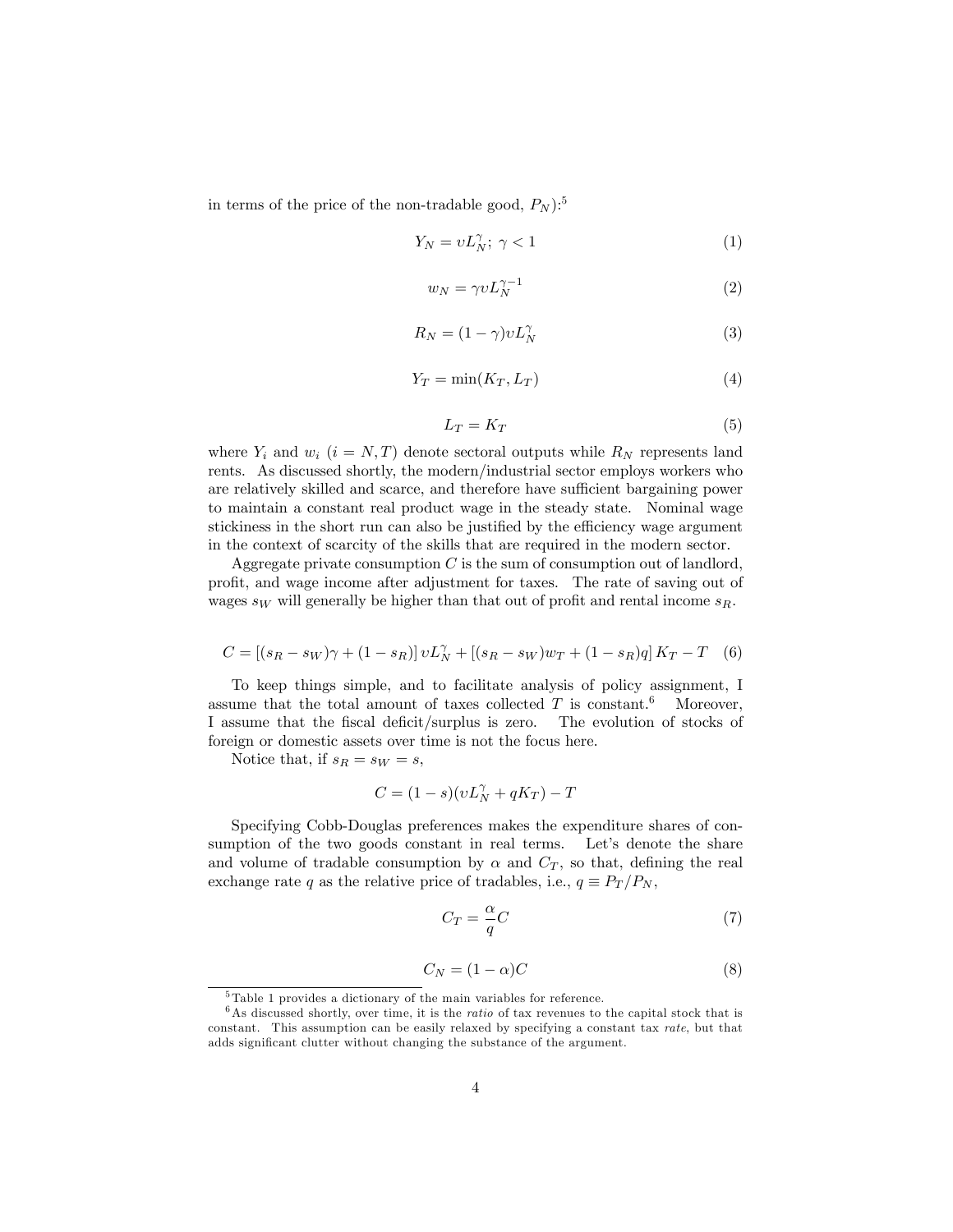The price of tradables is internationally given by the small country assumption, so that  $P_T = E P_T^*$ , where E is the nominal exchange rate (the price of foreign currency in domestic currency terms).

The government either consumes non-tradable goods or subsidizes investment in the tradable sector. The latter is designed to boost accumulation in the modern/capital-using tradable sector. The relevant shares of the tax revenues falling on consumption  $G_N$  and subsidies S are  $\mu$  and  $1 - \mu$ , respectively. Policy makers shift the spending mix in light of changing economic conditions. In the later dynamic analysis,  $\mu$  will, therefore, play the role of a policy instrument that adjusts with a lag.

$$
G_N = \mu T \tag{9}
$$

$$
S = (1 - \mu)T\tag{10}
$$

Investment depends on tradable sector profitability, which in turn is a function of the real output wage. It also depends on the amount of investment subsidies provided by the government.

$$
\begin{aligned}\n\frac{\dot{K}_T}{K_T} &= \frac{S}{K_T} + f\left(\frac{P_T Y_T - W_T L_T}{P_T K_T}\right) \\
&= \frac{S}{K_T} + f\left(1 - \frac{w_T}{q}\right)\n\end{aligned} \tag{11}
$$

where I substituted from eqs.  $(4)$  and  $(5)$  in going from the first line to the second. Unlike non-tradables, domestic spending on tradables does not have to equal domestic output of tradables, and any excess supply translates into a trade surplus.

$$
TB=Y_T-C_T-\dot{K}_T
$$

Substituting from eqs.  $(4)$ ,  $(5)$ ,  $(6)$ ,  $(7)$ ,  $(10)$ , and  $(11)$  yields,

$$
TB = K_T - \frac{\alpha}{q} \{ [(s_R - s_W)\gamma + (1 - s_R)] v L_N^{\gamma} + [(s_R - s_W) w_T + (1 - s_R) q] K_T - T \}
$$

$$
- (1 - \mu)T - f \left( 1 - \frac{w_T}{q} \right) K_T
$$
(12)

Finally, the non-traded good market clearing condition completes the shortrun framework. Recall that the non-tradable good is used for private and government consumption.

$$
Y_N = C_N + G_N
$$

Plugging in the relevant expressions from eqs.  $(1)$ ,  $(6)$ ,  $(8)$ , and  $(9)$ ,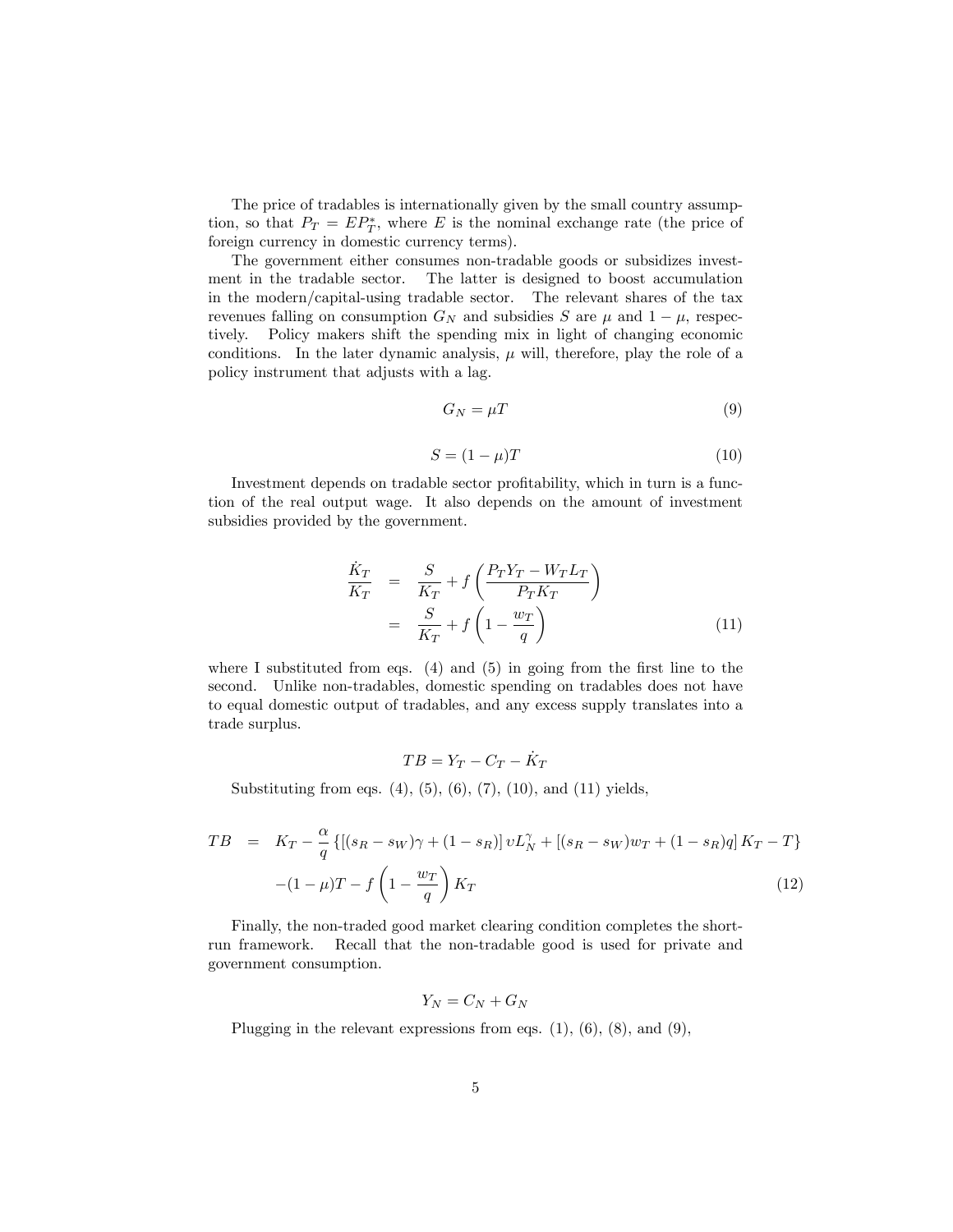$$
vL_N^{\gamma} = \frac{(1-\alpha)\left[ (s_R - s_W)w_T + (1 - s_R)q \right] K_T + [\mu - (1 - \alpha)]T}{1 - (1 - \alpha)\left[ (s_R - s_W)\gamma + (1 - s_R) \right]}
$$
(13)

Equation (13) captures the demand-driven nature of output in the N-sector. The reciprocal of the term in the denominator represents the traditional multiplier effect. Any expansion of the tradable sector raises demand for nontradables, and hence  $Y_N$ . Moreover, any increase in government spending raises demand and output as long as  $\mu > 1-\alpha$ , i.e., as long as the proportion of government spending on non-tradables is larger than that of private consumption. The intuition for this latter result is simple. A rise in tax revenues increases government spending at the expense of private consumption. If the government spends a larger proportion of its income on non-tradables compared with private consumers, total demand will rise. Given that public spending is typically tilted heavily toward services, this condition is likely to be satisfied.

We can now summarize our short-run system with the help of two equations. The right side of equation (14) expresses the magnitude of excess supply in the non-tradable sector while that of equation  $(15)$  captures trade deficits. In order to facilitate later dynamic analysis, I have normalized all quantity variables by the capital stock. Thus  $t \equiv T/K_T$  and  $tb \equiv TB/K_T$ . Also, to avoid clutter, I use the symbol  $\delta$  for the saving rate differential (i.e.,  $s_R - s_W$ ) and  $\lambda$  for  $1 - s_R$ .

$$
NN(L_N, tb; \chi) = \frac{\nu L_N^{\gamma}}{K_T} - \frac{(1 - \alpha)(\delta w_T + \lambda q) + [\mu - (1 - \alpha)]t}{1 - (1 - \alpha)(\delta \gamma + \lambda)}
$$
(14)

$$
TT(L_N, tb; \chi) = tb - 1 + \frac{\alpha}{q} \left[ (\delta \gamma + \lambda) \frac{vL_N^{\gamma}}{K_T} + (\delta w_T + \lambda q) - t \right] + \left[ (1 - \mu)t + f\left(1 - \frac{w_T}{q}\right) \right]
$$
(15)

The two endogenous variables, to and  $L_N$ , adjust to ensure simultaneous equilibrium, while  $\chi$  represents a vector of exogenous variables, state variables, and parameters.

The next section specifies and explores policy assignment, stability, and trade-offs. Before we end this section, however, it would be useful to look at some of the relevant properties of the system. Specifically, let's analyze some of the comparative statics that become useful later.

To the extent that the saving rate out of wages is lower (i.e.,  $\delta > 0$ ), an increase in the nominal wage in the tradable sector  $(W_T)$  raises demand for non-tradables, generating employment in that sector. In the absence of such a saving rate differential,  $N$ -sector output and employment are unchanged, for intuitively obvious reasons. The effects on the trade balance are less unambiguous. Consider first the case where there is no saving rate differential. In this case, the decline in profitability and investment caused by the higher wage generates a trade surplus. In the case where  $\delta > 0$ , this is offset by a rise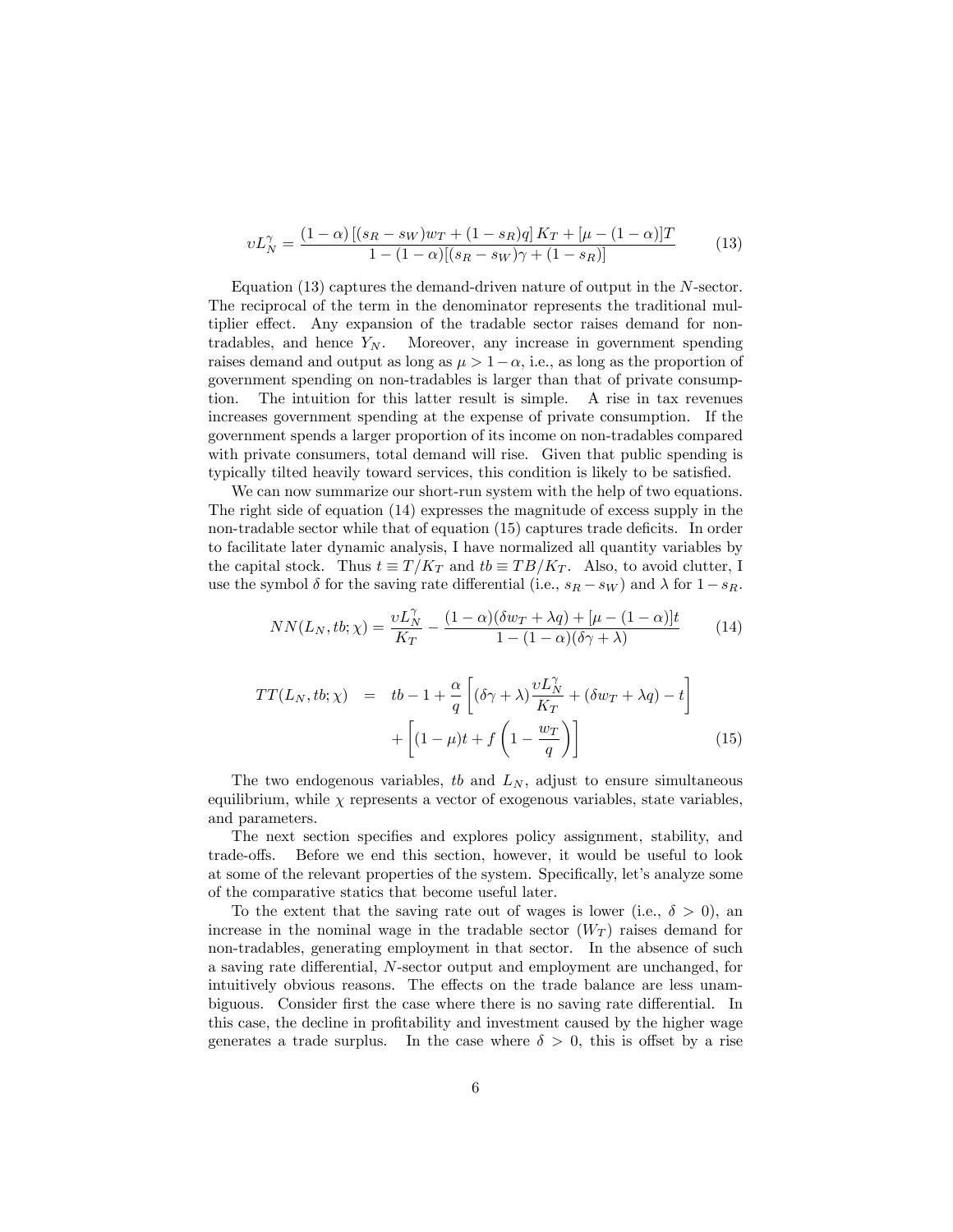in consumption spending. If the saving rate differential is adequately high, a trade deficit results.

These comparative static changes, expressed in mathematical terms, are as follows:

$$
\frac{dL_N}{dW_T} = \frac{(1-\alpha)\delta}{[1-(1-\alpha)(\delta\gamma+\lambda)]\gamma P_N v L_N^{\gamma-1}} K_T \ge 0
$$
\n(16)

$$
\frac{dtb}{dW_T} = \left\{ f' - \left[ \frac{(1-\alpha)(\delta \gamma + \lambda)}{1 - (1-\alpha)(\delta \gamma + \lambda)} + P_N \right] \alpha \delta \right\} \frac{1}{P_N q} \ge 0 \tag{17}
$$

Notice that, if  $s_R = s_W$ , the right hand side of the latter simplifies to  $f'/P_N q$ . Only the investment effect is operative now and the trade balance unambiguously improves.

Turning to the real exchange rate, by switching domestic demand towards non-tradables, a rise in  $q$  generates higher non-tradable employment and output. The effects on the trade balance are again multidirectional. On the one hand, consumption of tradables declines, due both to expenditure-switching and income effects, as well as to the re-distribution of income towards savers. On the other hand, consumption of non-tradables, the real value of government spending, and investment increase, which all work to generate a trade deficit. Assuming that the Marshall-Lerner-Bickerdike-Robinson condition is satisfied, the former effect should dominate and the net result is a trade surplus. Mathematically,

$$
\frac{dL_N}{dq} = \frac{(1-\alpha)\lambda}{[1-(1-\alpha)(\delta\gamma+\lambda)]\,\gamma\upsilon L_N^{\gamma-1}}K_T > 0\tag{18}
$$

$$
\frac{dtb}{dq} = \frac{\alpha}{q^2} \left\{ \frac{(\delta \gamma + \lambda)vL_N^{\gamma}}{K_T} + \delta w_T - t - f' \frac{w_T}{\alpha} - \frac{(1 - \alpha)(\delta \gamma + \lambda)\lambda q}{1 - (1 - \alpha)(\delta \gamma + \lambda)} \right\} \ge 0
$$
\n(19)

Finally, what's the effect of a change in the composition of government spending? This question is central to the later analysis. Suppose the government, in order to encourage investment, increases subsidies (i.e., lowers  $\mu$ ). The resulting cut in public consumption spending reduces non-tradable output and employment. Less obviously, the effects on the trade balance are to create a trade deficit  $(q$  has been normalized to unity in equation  $(21)$  without loss of generality). Intuitively, a shift in the fiscal mix towards more investment subsidies raises investment, and in spite of lower government consumption spending, generates a trade deficit.

$$
\frac{dL_N}{d\mu} = \frac{t}{\left[1 - (1 - \alpha)(\delta \gamma + \lambda)\right] \gamma v L_N^{\gamma - 1}} K_T > 0 \tag{20}
$$

<sup>7</sup> This result is contrary to the typical outcome in the literature where a decline in government consumption generates a trade surplus The reason for the difference is simple. The thought experiment here involves a shift in the mix rather than an absolute decline in government spending. Since government consumption only indirectly affects the trade balance while investment subsidies do so directly, the outcome follows.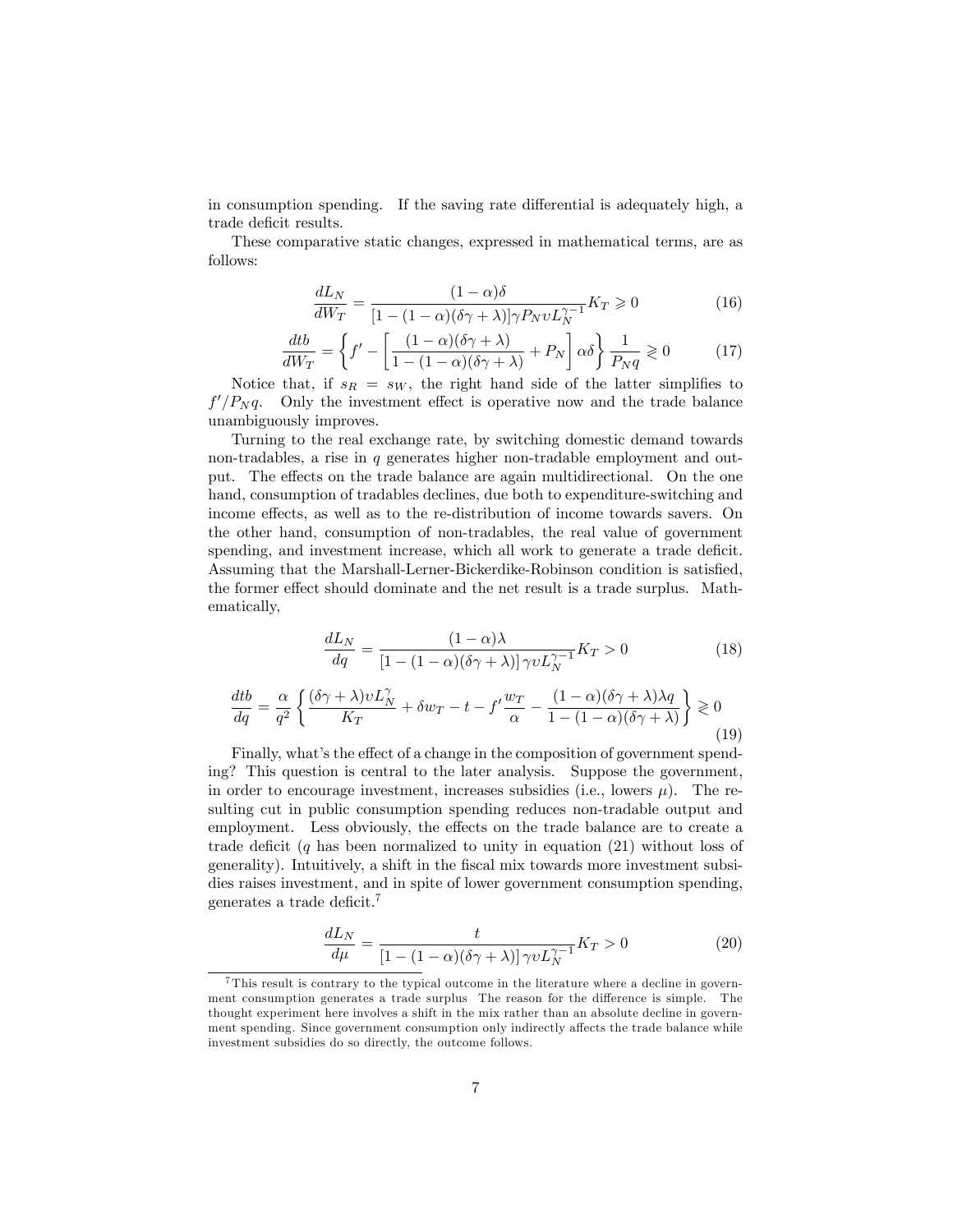$$
\frac{dtb}{d\mu} = \frac{1 - (\delta\gamma + \lambda)}{1 - (1 - \alpha)(\delta\gamma + \lambda)}t > 0
$$
\n(21)

To summarize our analysis, we can use the implicit function theorem to express our short-run (local) equilibrium solutions for the endogenous variables as follows:

$$
L_N = L_N(W_T, q, \mu); L_{NW} \geq 0, L_{Nq}, L_{N\mu} > 0
$$
\n(22)

$$
tb = tb(W_T, q, \mu); \; tb_W, tb_q, tb_{\mu} > 0 \tag{23}
$$

The next section builds on the solutions derived here to explore the policy trade-offs and the dynamics involved over time.

## 3 Visiting the Trade-offs

Our short-run framework allows us to carry out several interesting thought experiments. In particular, let's consider the trade-offs faced by developmentfocused policy-makers who face two constraints: (1) they must maintain the trade balance at a target level over time to avoid prolonged external account imbalances, and (2) although nominal wages are sticky in the short-run, workers in the modern tradable sector have enough bargaining power to keep distribution stable over time. Keeping the (after-tax) income share of T-sector workers below a certain threshold may accelerate investment but at the cost of generating political instability and conflict, setting in motion processes to reverse course.

Policy makers have trade balance and development (capital accumulation) targets,  $tb$  and  $\overline{I}$ , respectively (both expressed as proportions of the capital stock). Policy attempts to meet the targets using two instruments, the real exchange rate q and the mix of fiscal policy, captured by  $\mu$ . Achievement, if it occurs, is not instantaneous. More realistically, one would expect lags both in design and execution. I, therefore, utilize partial adjustment mechanisms in the following sub-sections.

#### 3.1 A simple beginning without distributional inertia

In order to isolate the relevant mechanisms, let's start with a simpler set-up that ignores distributional considerations by assuming a constant real wage (in terms of non-tradables). We consider two possible assignments of instruments, call them Scenarios A and B.

#### 3.1.1 Scenario A: Real exchange rate (RER) policy targets accumulation

Consider first Scenario A, where policy makers assign the real exchange rate to the development target and fiscal spending to the trade balance target. Specifically, policy makers react to below par investment by allowing the real exchange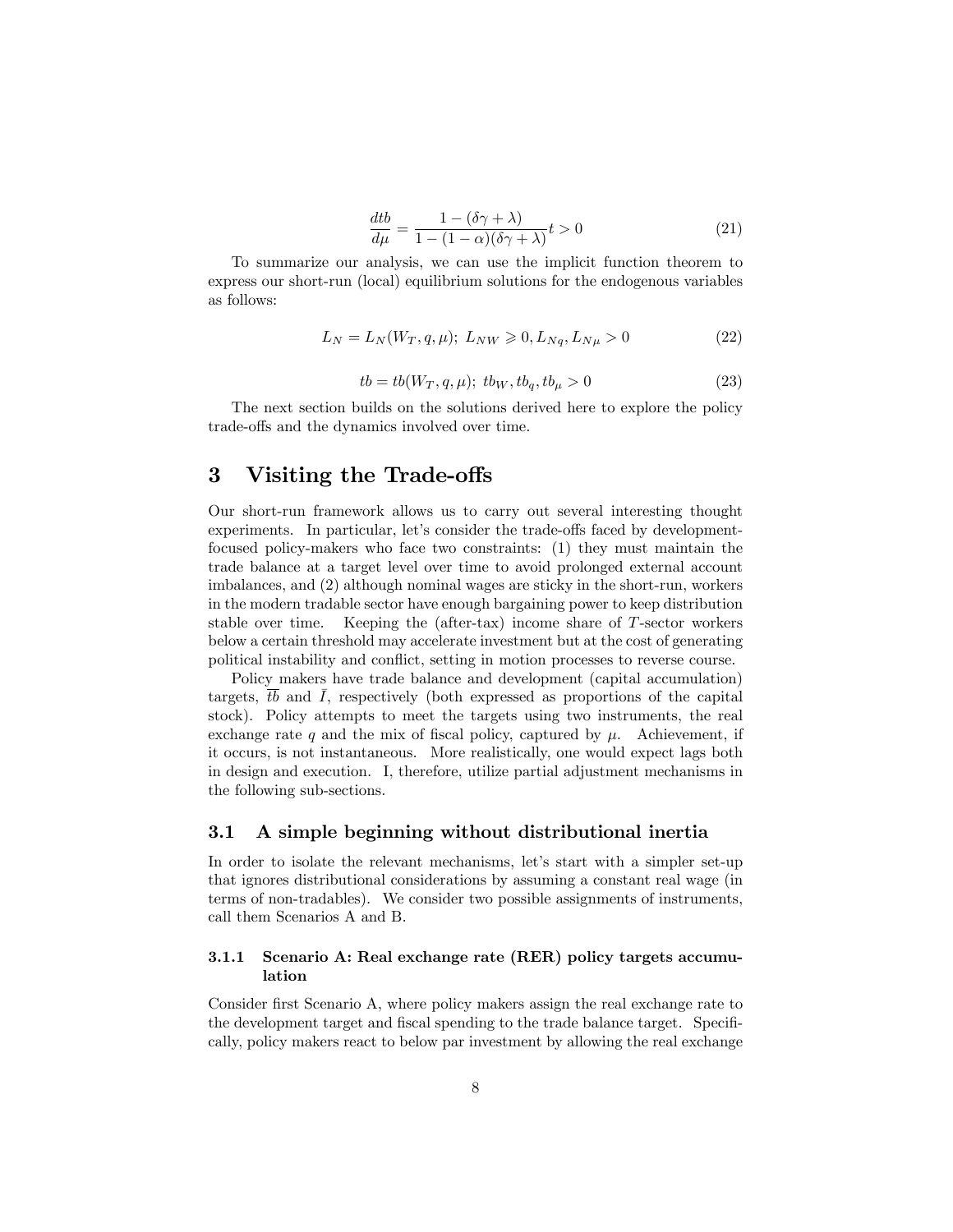rate to rise (depreciate) over time. In the face of a trade deficit, fiscal policy responds by shifting the mix to subsidizing investment for future tradable production in order to reduce the deficit over time.

$$
\dot{q} = h_1(\bar{I} - \dot{K}_T) \n= \psi(q, \mu; \bar{I}, \bar{t}\bar{b}); \ \psi_q < 0, \ \psi_\mu > 0
$$
\n(24)

$$
\dot{\mu} = h_2(tb - \overline{tb}) \n= \lambda(q, \mu; \overline{I}, \overline{tb}); \lambda_q > 0, \lambda_\mu > 0
$$
\n(25)

where  $h_1$  and  $h_2$  are positive constants that capture the speed of adjustment of the relevant variable in response to any shock. In subsequent analysis, I normalize these to unity without loss of generality. The Appendix provides the mathematical expressions for the partial derivatives associated with eqs. (24) and  $(25)$ . It may be worthwhile to briefly visit the intuition underlying the signs before we explore stability issues.

Starting with equation  $(24)$ , the signs of the partials with respect to q and  $\mu$  are straightforward and follow directly from equation (11). Intuitively, a positive change in the real exchange rate has a positive impact on profitability and investment, while an increase in investment subsidies raises the level of investment. Turning to equation (25), the signs follow from the discussion in the previous section, as summarized by equation (23). Consider a change in  $q.$  Starting with balanced trade, a real overvaluation generates trade deficits, leading policy makers to react by cutting fiscal consumption and enhancing subsidies for investment in the tradable sector. This means that policy makers face an intertemporal trade-off. The *immediate* impact of raising investment subsidies is to generate a trade deficit due to increased investment. Recall, however, that higher subsidies lead to greater investment and tradable output over time. This tension between immediate and longer-run effects, as we see shortly, contributes to dynamic instability.

A quick look at the signs of the partials reveals that the determinant of the endogenous variable Jacobian is negative. The system exhibits saddle point instability. Why? To understand the intuition, suppose policy makers decide to raise the investment target, and proceed, as a result to depreciate the real exchange rate. This creates a trade surplus, which then invites fiscal loosening (increased government consumption). The accompanying cut in investment subsidies undermines the actual investment rate, pushing it further away from the initial gap that opened up as a result of the policy change. The tension between targeting investment (which requires raising investment subsidies now) and maintaining the external balance (which requires raising government consumption now at the expense of investment subsidies) creates dynamic instability. If raising subsidies immediately boosted tradable output and reduced trade deficits, i.e., if  $\lambda_{\mu}$  were negative, the assignment of instruments will be much less likely to deliver instability.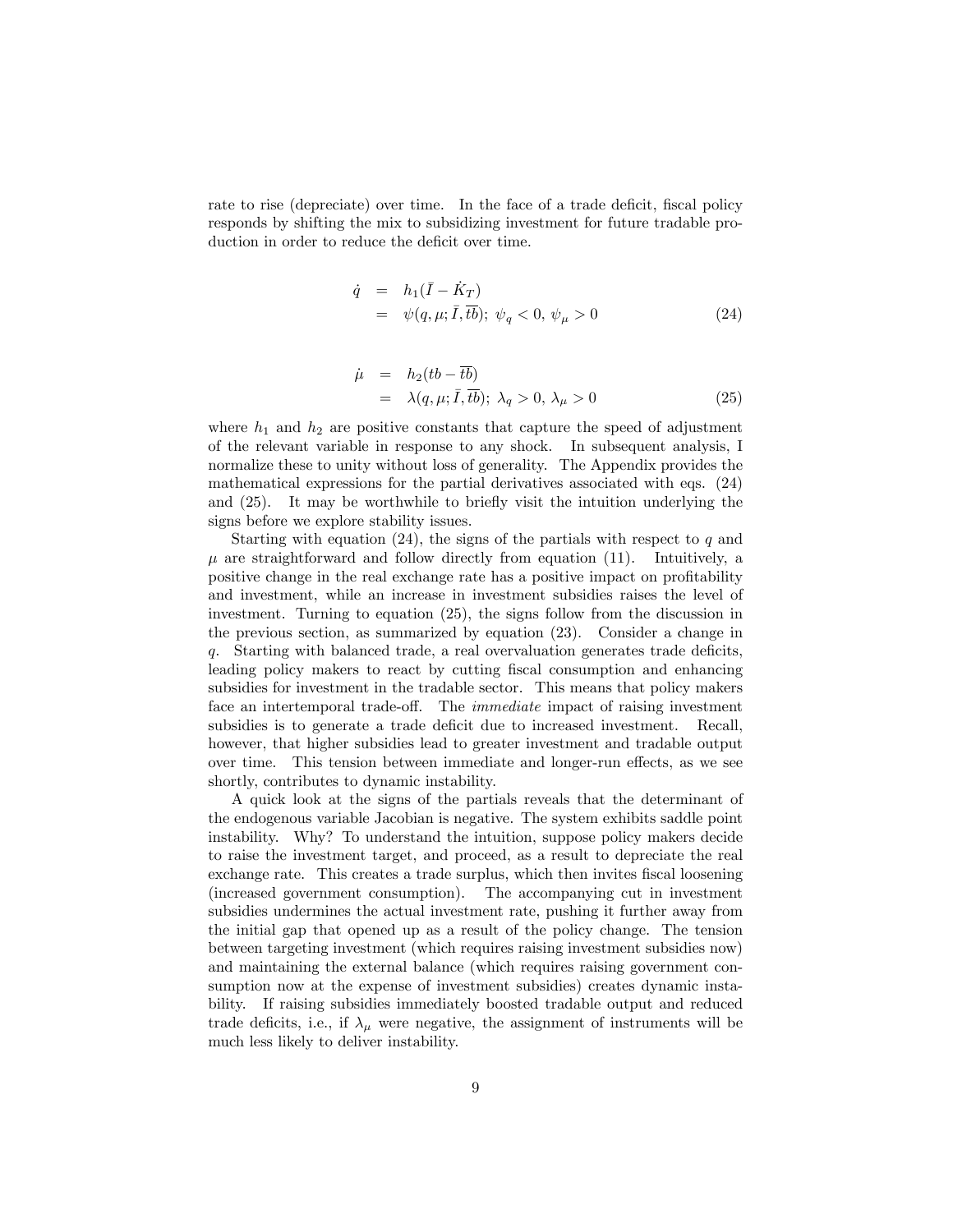#### 3.1.2 Scenario B: RER policy targets external account stability

Consider next a different policy assignment, call it Scenario B, where policy makers assign the real exchange rate to the external account target and fiscal spending to the development/accumulation target. Specifically, they react to below par investment by redirecting fiscal spending to investment subsidies over time. In the face of a trade deficit, policy responds by allowing for real depreciation.

Again, the new system of eqs. (26) and (27) constitute a  $2 \times 2$  system of non-linear differential equations.<sup>8</sup>

$$
\dot{q} = h_1(\overline{tb} - tb)
$$
  
=  $\psi(q, \mu; \overline{I}, \overline{tb}, \Lambda); \ \psi_q < 0, \ \psi_\mu < 0$  (26)

$$
\dot{\mu} = h_2 \left( \dot{K}_T - \bar{I} \right)
$$
  
=  $\lambda(q, \mu; \bar{I}, \bar{t}\bar{b}, \Lambda); \ \lambda_q > 0, \ \lambda_\mu < 0$  (27)

The system is now dynamically stable. The steady state could either be characterized by monotonic or cyclical adjustment. The intuition is simple. To see this, let's analyze again the consequences of an exogenous shock such as a rise in the investment target. Now that policy makers are manipulating the mix between consumption spending and investment subsidies, they respond by increasing the share of the latter. Unlike Scenario A, the effect of this initial response on the trade balance is negative. The trade deficit means that real depreciation follows over time. The movement in this second instrument acts to further shrink the initial gap between actual and target investment, reflecting a stable system.

To summarize, the assignment of instruments matters. Inappropriate assignment creates intertemporal tensions between different policy objectives and makes the simultaneous achievement of targets over time unlikely. The next section builds on this intuition.

#### 3.2 The Role of Distributional Conflict

The previous sub-section shows that policy assignment matters. This section introduces distributional conflict through lagged wage adjustment and shows that, while the overall results from the previous sub-section continue to hold, wage adjustment and differential saving behavior introduce new complications.

<sup>&</sup>lt;sup>8</sup>I have chosen notation (i.e., the repeated use of  $\psi$  and  $\lambda$ ), so as to enhance comparability between the two scenarios. This especially comes in handy in the next section.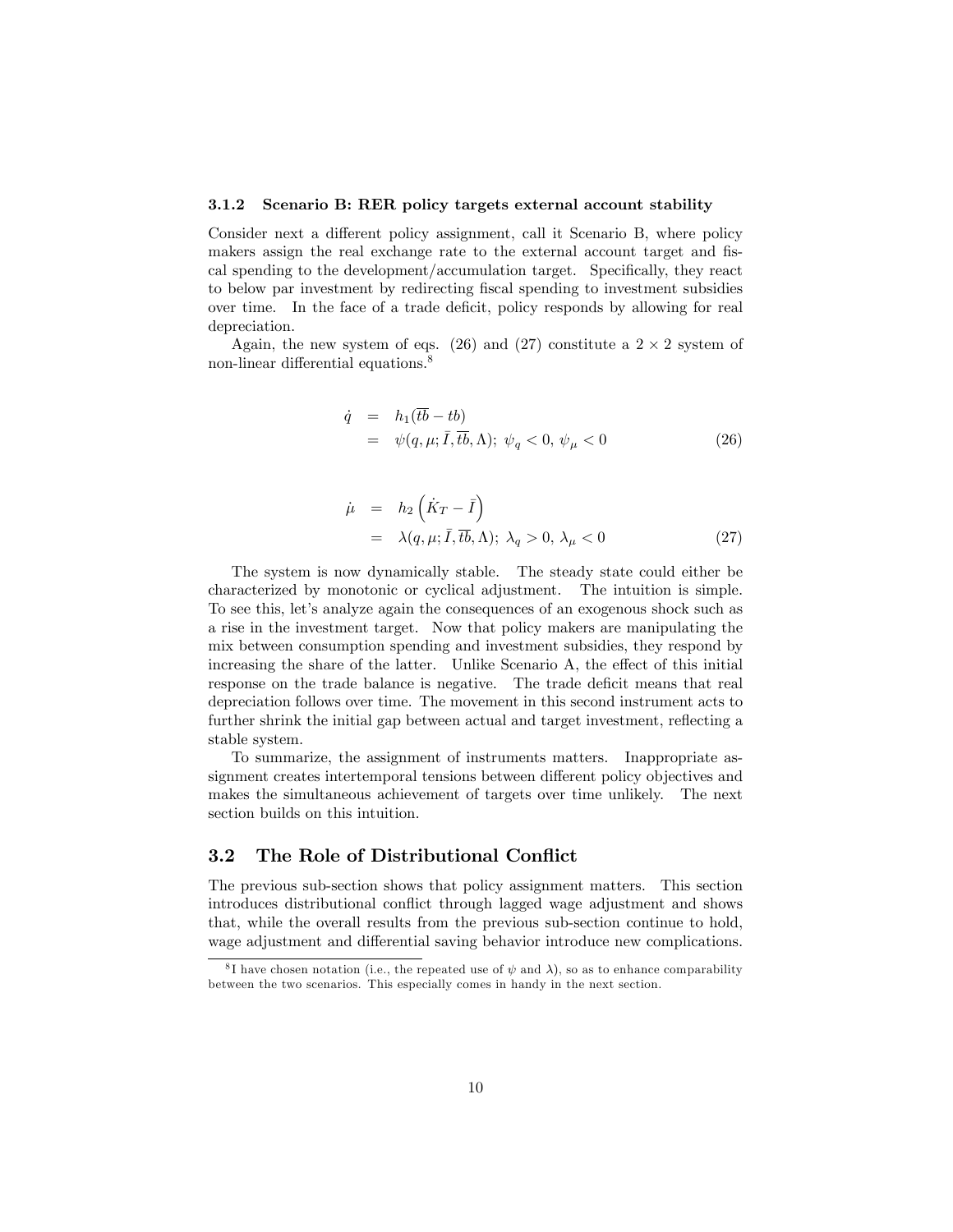#### 3.2.1 Scenario A: RER policy targets accumulation

For reasons discussed earlier, suppose any change in distribution invites a response in the form of nominal wage movements that gradually restore the initial distribution – represented by a real wage that equals  $\Lambda$  – over time.

The extended Scenario A can now be captured by the dynamic set-up encapsulated by eqs.  $(28) - (30)$ , which constitute a  $3 \times 3$  system of non-linear differential equations.

$$
\dot{q} = k_1(\bar{I} - \dot{K}_T) \n= \psi(q, W_T, \mu; \bar{I}, \bar{t}\bar{b}, \Lambda); \ \psi_q < 0, \ \psi_W, \ \psi_\mu > 0
$$
\n(28)

$$
\dot{W}_T = k_2 \left( \Lambda - \frac{w_T}{q} \right)
$$
  
=  $\phi(q, W_T, \mu; \bar{I}, \bar{t}b, \Lambda); \ \phi_q > 0, \ \phi_W < 0, \ \phi_\mu = 0$  (29)

$$
\dot{\mu} = k_3(tb - \overline{tb}) \n= \lambda(q, W_T, \mu; \overline{I}, \overline{tb}, \Lambda); \lambda_q > 0, \lambda_W \ge 0, \lambda_\mu > 0
$$
\n(30)

where  $k_1$ ,  $k_2$ , and  $k_3$  are positive constants that capture the speed of adjustment of the relevant variable in response to any shock. As in the previous subsections, I normalize these to unity without loss of generality.

The new elements are equation (29) and the partials associated with each equation with respect to the nominal wage. The signs of these can be explained as follows. Starting with equations (28) and (29), the signs of the partials with respect to  $W_T$ , follow directly from eqs. (11) and (23). Intuitively, changes in the nominal wage and the real exchange rate have opposite effects on profitability and investment. How does a rise in the nominal wage affect the trade balance? Here the answer is a bit more involved and depends on the relative saving rates. In the absence of a difference between saving rates across income sources (i.e.,  $s_R = s_W$ ), the drop in profitability and investment leads to a trade surplus (so that  $\lambda_W > 0$ ). If, however, saving out of wages is sufficiently small, so that a rise in the nominal wage strongly boosts consumption, then the outcome is a trade deficit. Finally, the partials associated with equation (29) follow from the equation itself.

Suppose now that there is an exogenous shock (say the investment target is set higher). Then (28) tells us that policy makers should begin depreciating the real exchange rate. This has two effects (see eqs.  $(29)$  and  $(30)$ ):  $(1)$  it raises the trade balance to a level above the target and induces policy makers to orient Öscal policy away from investment subsidies, and (2) nominal wages begin to rise in response to the initial redistribution. Both (1) and (2) have the effect of reducing investment, further widening the initial gap between target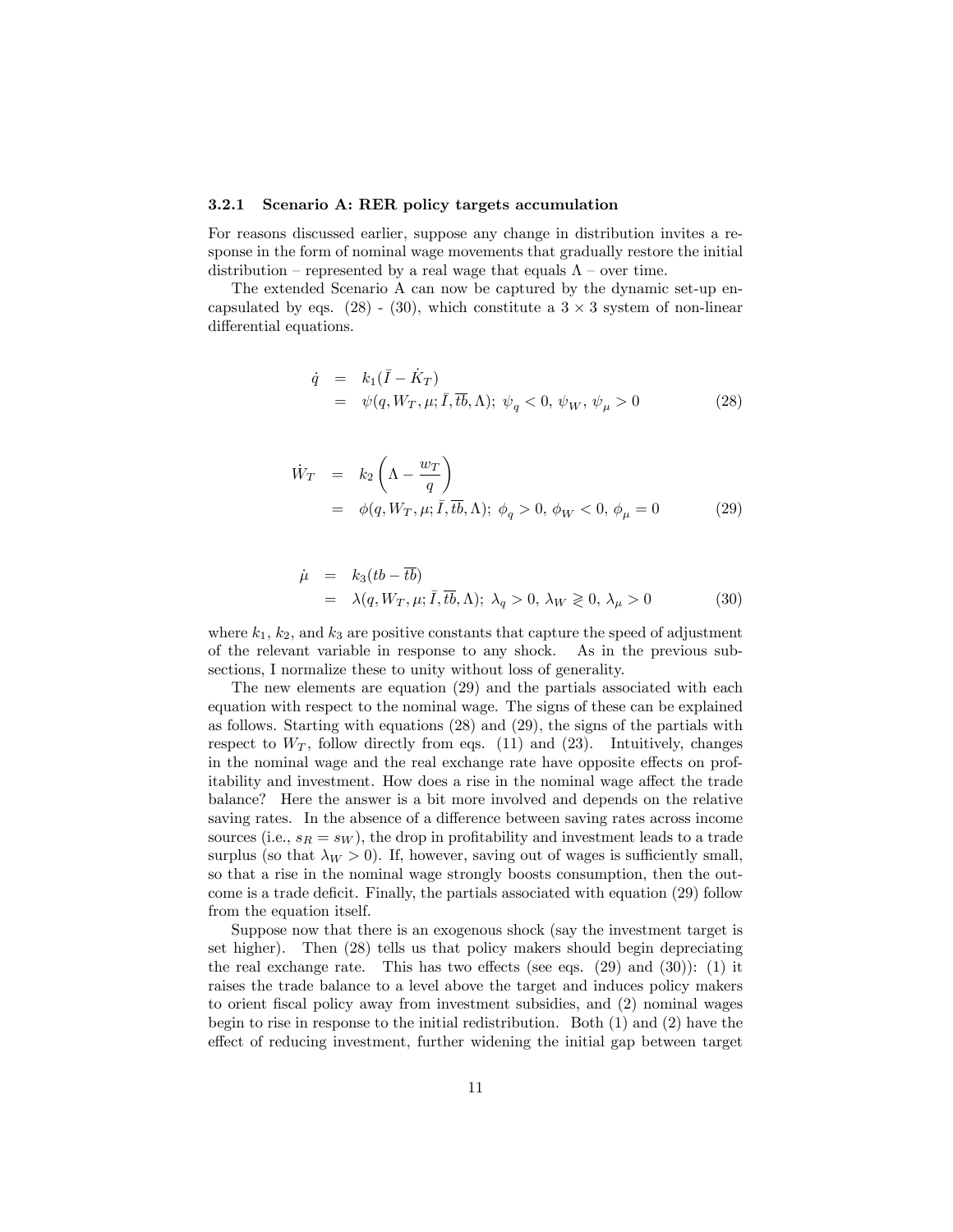and actual investment. As in Section 3.1.1, the assignment of instruments here is likely to generate instability regardless of the relative saving rates.

More formally, the relevant necessary and sufficient Routh-Hurwitz conditions for dynamic stability are:

$$
\psi_q + \phi_W + \lambda_\mu < 0 \tag{31}
$$

$$
(\psi_q \phi_W - \psi_W \phi_q) \lambda_\mu + (\phi_q \lambda_W - \phi_W \lambda_q) \psi_\mu < 0 \tag{32}
$$

$$
-(\psi_q + \phi_W + \lambda_\mu)(\phi_W + \lambda_\mu)\psi_q + \psi_\mu\phi_q\lambda_W
$$
  
+
$$
(\psi_q + \phi_W)\psi_W\phi_q + (\psi_q + \lambda_\mu)\psi_\mu\lambda_q - (\phi_W + \lambda_\mu)\phi_W\lambda_\mu > 0
$$
 (33)

Satisfaction of condition (31) requires that  $\lambda_{\mu}$  be small i.e.,  $\lambda_{\mu} < |\psi_{q} + \phi_{W}|$ . This, in turn, requires that tradables be a small fraction of private consumption. Suppose for the sake of argument that  $\lambda_{\mu}$  is sufficiently small so that this condition is satisfied. Since  $\psi_q \phi_W = \psi_W \phi_q$  (see Appendix), condition (32) is reduced to  $(\phi_q \lambda_W - \phi_W \lambda_q) \psi_\mu > 0$ . In the absence of saving rate differentials (i.e., when  $s_R = s_W$ ), this condition is unambiguously violated. If  $s_R > s_W$ , then the condition *could* be satisfied but that requires a relatively small value of  $\phi_W$  which undermines satisfaction of condition (31). Put differently, the satisfaction of the two conditions places contradictory constraints on the sensitivity of wages to distributional changes (i.e., on the magnitude of  $\phi_W$ ).

Finally, condition (33) is also unlikely to be satisfied. Since  $\psi_q \phi_W = \psi_W \phi_q$ , it reduces to:

$$
[\psi_{\mu}(\phi_{q}\lambda_{W}+\lambda_{\mu}\lambda_{q})]+[\psi_{q}(\psi_{\mu}\lambda_{q}-\psi_{q}\lambda_{\mu})]
$$

$$
+[-(\psi_{q}+\phi_{W}+\lambda_{\mu})\phi_{W}\lambda_{\mu}]+[-\psi_{q}\lambda_{\mu}(\phi_{W}+\lambda_{\mu})]>0
$$

The term in the first square parentheses in the first line is positive if  $s_R = s_W$ , but that in the second square parenthesis is negative. Moreover, the term in the first square parentheses in the second line is positive if  $\lambda_{\mu}$  is high enough so that  $\lambda_{\mu} > |\psi_q + \phi_W| > 0$ , but this contradicts the first condition (31). The same requirement, i.e., a relatively high  $\lambda_{\mu}$  makes the term in the second square parentheses in the second line positive but this too contradicts (31). In sum, contradictory assumptions are required to satisfy the three stability conditions.

The system is highly likely to be unstable regardless of whether or not distributional conflict is incorporated.

#### 3.2.2 Scenario B: RER policy targets external account stability

The new system of eqs.  $(34)-(36)$  is given by: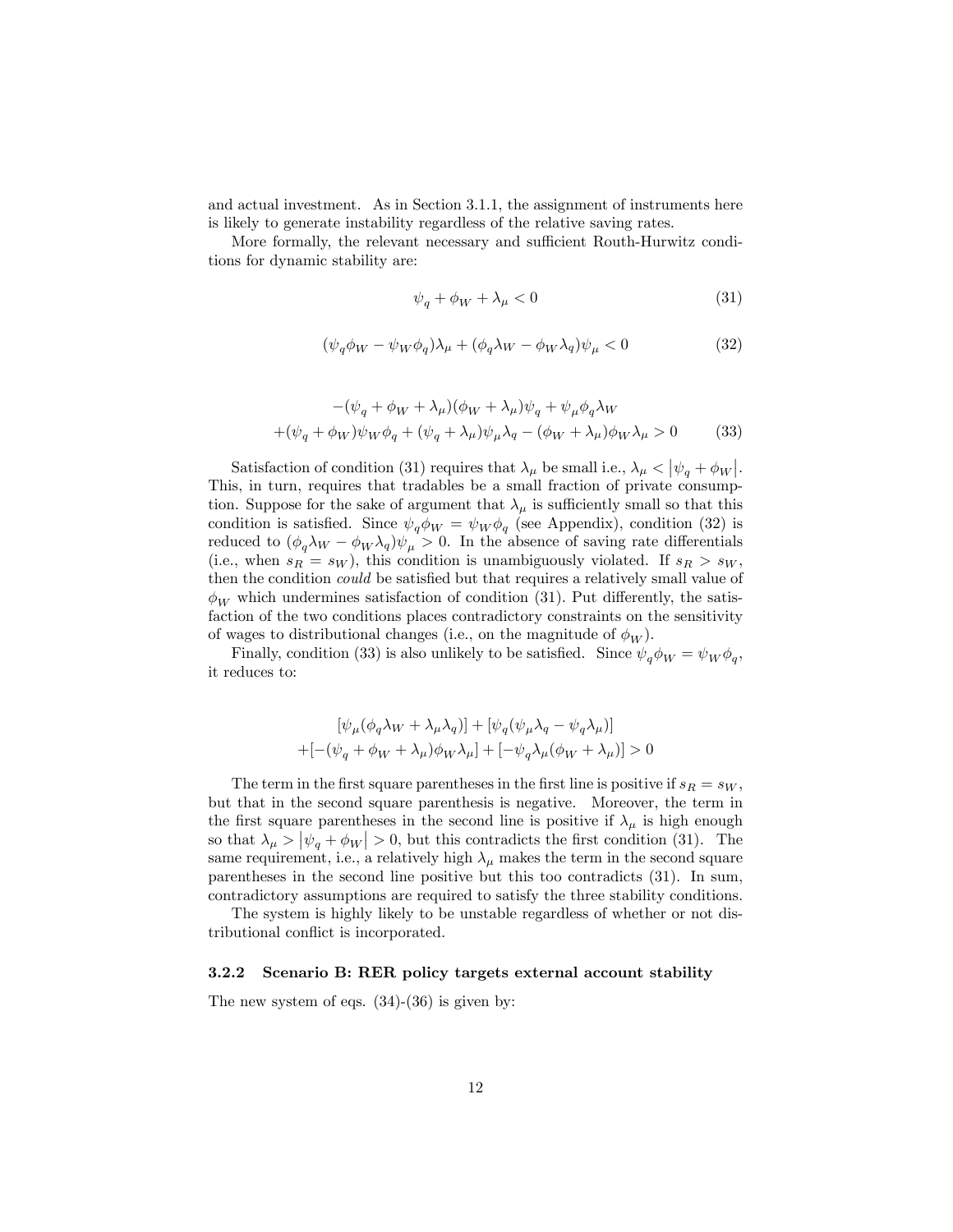$$
\dot{q} = k_1(\overline{tb} - tb) \n= \psi(q, W_T, \mu; \overline{I}, \overline{tb}, \Lambda); \ \psi_q < 0, \ \psi_W \geq 0, \ \psi_\mu < 0
$$
\n
$$
(34)
$$

$$
\dot{W}_T = k_2 \left( \Lambda - \frac{w_T}{q} \right)
$$
  
=  $\phi(q, W_T, \mu; \bar{I}, \bar{t}b, \Lambda); \ \phi_q > 0, \ \phi_W < 0, \ \phi_\mu = 0$  (35)

$$
\dot{\mu} = k_3 \left( \dot{K}_T - \bar{I} \right)
$$
  
=  $\lambda(q, W_T, \mu; \bar{I}, \bar{t}\bar{b}, \Lambda); \ \lambda_q > 0, \ \lambda_W < 0, \ \lambda_\mu < 0$  (36)

Let's revisit the consequences of an exogenous shock such as a rise in the investment target. Now that policy makers are manipulating the mix between consumption spending and investment subsidies, they respond by increasing the share of the latter. Unlike Scenario A, this has no effect on distribution, and contrary to Scenario A, the effect of this initial response on the trade balance is negative. The trade deficit means that real depreciation follows over time. The movement in this second instrument acts to further shrink the initial gap between actual and target investment, reflecting a stable system.

Looking at the stability issue more formally, note first that, thanks to the choice of notation, the Örst two Routh-Hurwitz stability conditions are the same as in Scenario A. The first condition, i.e.,  $(31)$ , is unambiguously satisfied. Since  $\phi_q \lambda_W - \phi_W \lambda_q = 0$  (see Appendix), the second condition reduces to  $(\psi_q \phi_W \psi_W \phi_q$ ) $\lambda_\mu$  < 0. This is unambiguously satisfied if  $s_R = s_W$ . If  $s_R > s_W$ , satisfaction requires that  $\psi_q \phi_W > \psi_W \phi_q$ , i.e.,  $\frac{\psi_W}{\psi_q} > \frac{\phi_W}{\phi_q}$  $\frac{\rho_W}{\phi_q}$ . To aid intuition, normalize the initial value of q to unity, so that  $\phi_W = \phi_q$ . Then, in the case where  $s_R > s_W$ , stability requires that  $\psi_W < -\psi_q$ , that is the trade balance be less sensitive to wages than to the real exchange rate. Why? Recall that the increase in subsidies subsequent to a rise in the target investment rate leads to a trade deficit and a resulting depreciation. The lagged distributional effect is to raise the nominal wage over time. But this rise only makes the trade deficit worse in the case where  $s_R > s_W$ . The condition that the trade balance be relatively insensitive to wage increases helps dampen this feedback loop that could potentially render the system unstable.

Incorporating  $\phi_q \lambda_W - \phi_W \lambda_q = 0$  reduces the third condition, i.e., equation (33), to:

$$
(\psi_q + \phi_W + \lambda_\mu)(\psi_\mu \lambda_q - \psi_q \phi_W - \phi_W \lambda_\mu) - \psi_q \lambda_\mu (\psi_q + \lambda_\mu) + [\psi_W \phi_q(\psi_q + \phi_W)] > 0
$$

This third condition too is unambiguously satisfied when  $s_R = s_W$  (i.e.,  $\delta = 0$ , and only slightly less unambiguously so – because the term in the square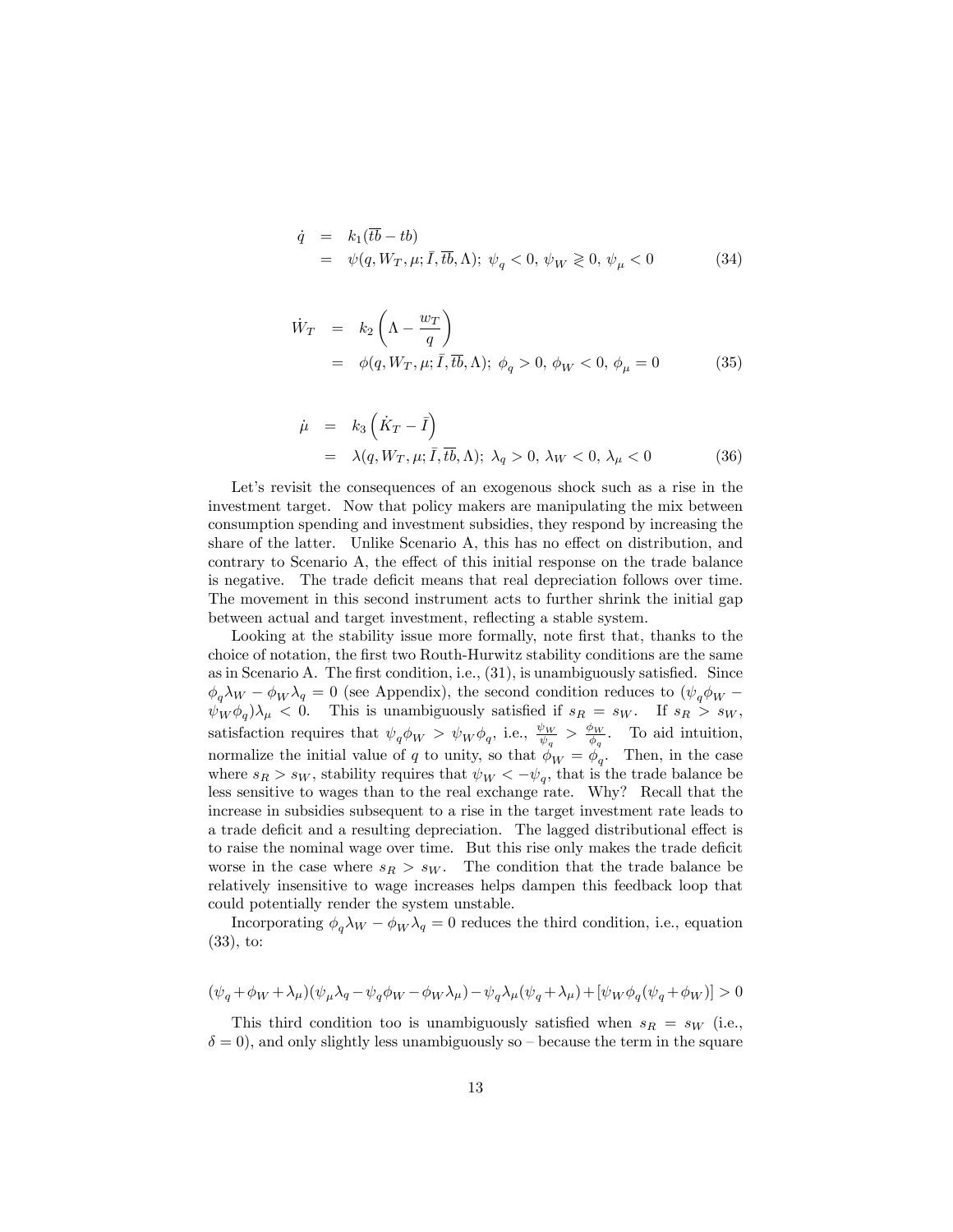parentheses on the left hand side then has a negative sign – when  $s_R > s_W$ . The sufficient, but by no means necessary, condition to unambiguously ensure stability in the latter case is that the value of  $\psi_W$  be relatively low, i.e., the same condition that ensures satisfaction of condition (32). Even if this condition is not satisfied, the satisfaction of  $(33)$  is all but ensured.

In sum, while the assignment of instruments matters regardless of the extent of distributional conáict, incorporating distributional considerations and saving rate differences between functional groups too introduce destabilizing mechanisms. To understand the role of saving differentials in more intuitive terms, consider first the case where  $s_R \approx s_W$ . Rising nominal wages in response to real depreciation in this case have no impact on consumption but do have a positive effect on the trade balance (via declining investment), dampening the initial trade deficit. Next, consider the case where  $s_R > s_W$ . Now rising nominal wages increase consumption and magnify the initial trade deficit. The system is less likely to be stable (although again, only somewhat so).

## 4 Concluding Remarks

The literature on economic policy, going back to Tinbergen (1952), has recognized that individual economic policy instruments typically impact more than one objective. In the presence of an omniscient and omnipotent central planner who can implement policy without lags, this should not necessarily be an issue as long as the number of instruments matches the number of targets, and the targets are not mutually inconsistent In a second best world with imperfect information and lags in policy implementation, however, the issue of appropriate assignment of instruments to targets gains salience.

The traditional literature on policy assignment has focused on stabilization and short-run business cycle issues. I have looked here at medium-run capital accumulation, income distribution, and trade balance issues. In order to do so, I incorporate saving differentials between functional income groups. Policy makers target a certain rate of capital accumulation while maintaining the trade balance in the presence of real wage resistance.

It is well-known that distributional and external account considerations create complications in the pursuit of policy. The admittedly stylized analysis here suggests that fiscal policy should target investment directly while the real exchange rate policy should target the trade balance. The opposite policy con-Öguration is highly likely to generate dynamic instability. This follows mainly from the presence of lags in policy execution. In the face of a trade deficit, increased subsidies only increase tradable production over time, and act in fact to magnify the deficit on impact. This creates external balance problems and instability if fiscal policy is directed toward maintaining the external balance.

Large saving rate differences between functional income groups may also constitute a source of dynamic instability. Intuitively, any distributional change that favors spenders over savers has trade balance implications that may frustrate achievement of policy targets. When the saving rate differential is suf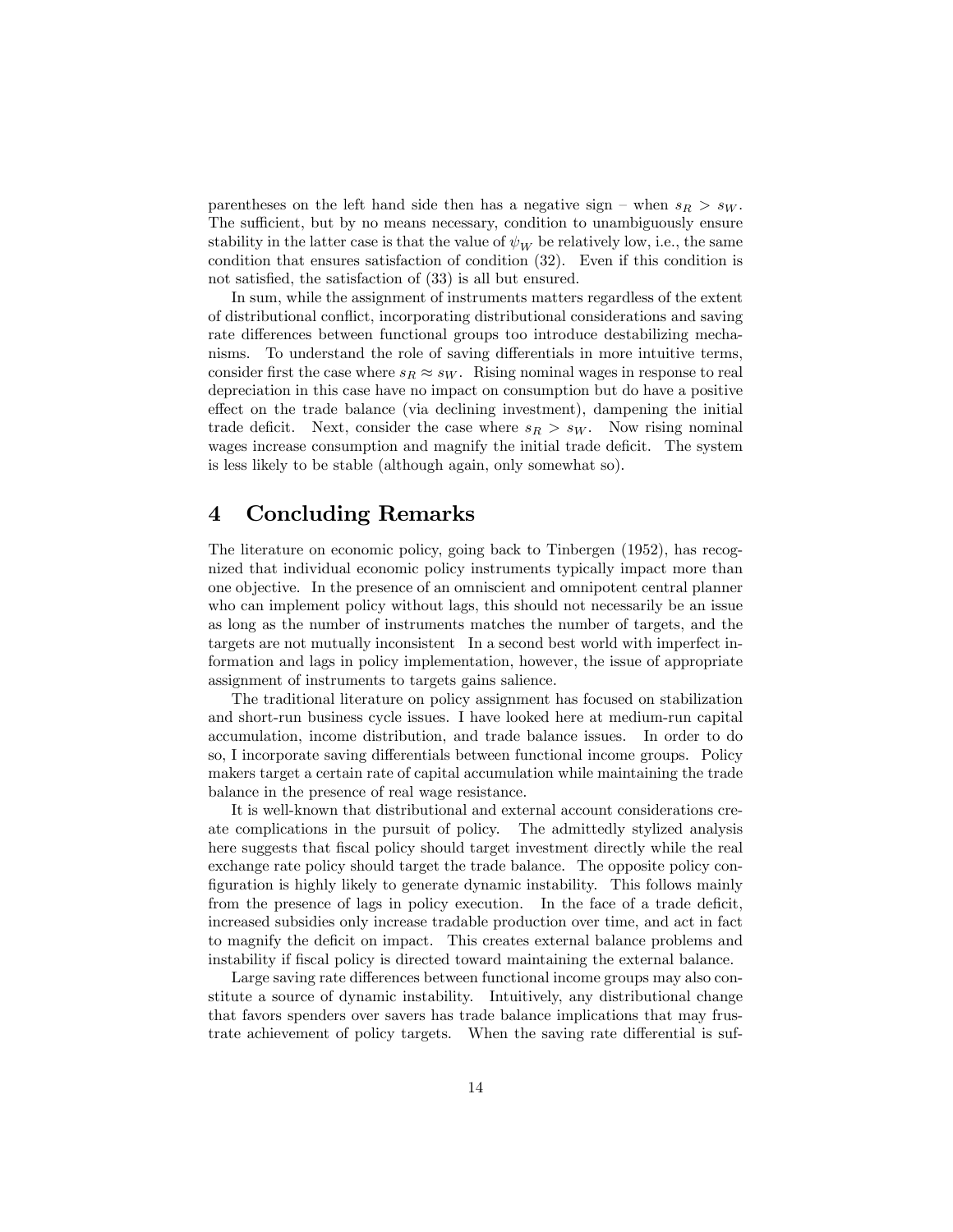ficiently high, the adjustment mechanisms of the economy may not be strong enough to eliminate instability even when instruments are appropriately assigned to targets. This suggests that the high worker savings often encouraged by East Asian policy makers may have had greater social utility than is generally recognized.

Table 1: Definitions of key variables

| Variable                           | Definition                                                                 |
|------------------------------------|----------------------------------------------------------------------------|
| $Y_i$                              | Output of sector $i (= T, N)$                                              |
| q                                  | The relative price of tradables (i.e., the real exchange rate)             |
| $C_i$                              | Consumption of good $i (= T, N)$                                           |
| $\mathcal C$                       | Total consumption                                                          |
|                                    | Investment                                                                 |
| $R_N$                              | Land rents in the N-sector                                                 |
| $w_N$                              | Real product wage in sector $i (= T, N)$                                   |
| $W_i$                              | Nominal wage in sector $i (= T, N)$                                        |
| T                                  | Total taxes $(t$ when normalized by the capital stock)                     |
| $G_N$                              | Government spending on non-tradables                                       |
| $K_T$                              | T-sector capital stock                                                     |
| $\mu$                              | Share of government expenditures falling on non-tradable consumption       |
| $\overline{S}$                     | Total investment subsidies $(s$ when normalized by the capital stock)      |
| $\Lambda, \bar{I}, \bar{t}\bar{b}$ | Target real wage, investment, and (normalized) trade balance, respectively |
| $s_R$ , $s_W$                      | Saving rates out of non-wage and wage income, respectively                 |

## 5 Appendix

This appendix lists the partial derivatives associated with eqs. (28)-(30) of Section 3.2.1 and eqs. (34)-(36) Section 3.2.2 (with  $k_1$ ,  $k_1$ , and  $k_3$  normalized to unity).

First Scenario A. From eqs. (10), (11), and (28),<br>  $\frac{\partial \dot{q}}{\partial q} = -f' \frac{w_T}{q^2}$ <br>  $\frac{\partial \dot{q}}{\partial W_T} = f' \frac{1}{P_N q}$ <br>  $\frac{\partial \dot{q}}{\partial \mu} = \frac{T}{K_T}$ <br>
From equation (29),  $\frac{\partial \dot{W}_T}{\partial q} = \frac{w_T}{q^2}$ <br>  $\frac{\partial \dot{W}_T}{\partial W_T} = -\frac{1}{P_N q}$ <br>  $\frac{\partial \dot{W}_T}{\partial \mu} = 0$ From eqs. (17), (19), (21) and (30),  $\frac{\partial \dot{\mu}}{\partial q} = \frac{\alpha}{q^2} \left\{ \frac{(\delta \gamma + \lambda)vL_N^{\gamma}}{K_T} + \delta w_T - t - f'\frac{w_T}{\alpha} - \frac{(1-\alpha)(\delta \gamma + \lambda)\lambda q}{1-(1-\alpha)(\delta \gamma + \lambda)} \right.$  $1-(1-\alpha)(\delta\gamma+\lambda)$  $\mathcal{L}$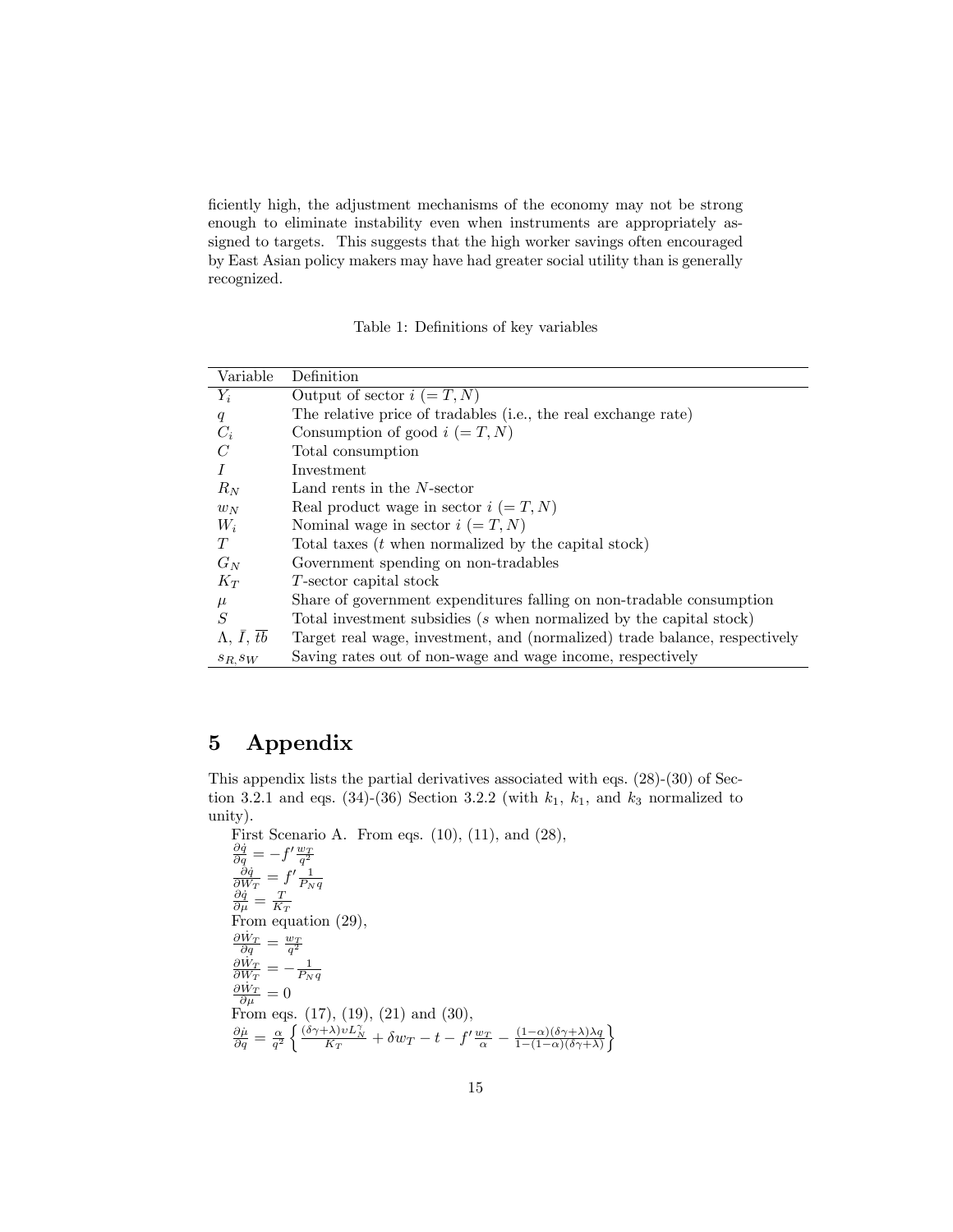$$
\frac{\partial \dot{\mu}}{\partial W_T} = \left\{ f' - \left[ \frac{(1-\alpha)(\delta \gamma + \lambda)}{1-(1-\alpha)(\delta \gamma + \lambda)} + P_N \right] \alpha \delta \right\} \frac{1}{P_N q}
$$
\n
$$
\frac{\partial \dot{\mu}}{\partial \mu} = \frac{1 - (\delta \gamma + \lambda)}{1 - (1-\alpha)(\delta \gamma + \lambda)} t
$$
\nNotice that, based on the above expressions,  $\psi_q \phi_W - \psi_W \phi_q = \frac{\partial \dot{q}}{\partial q} \frac{\partial \dot{W}_T}{\partial W_T} - \frac{\partial \dot{q}}{\partial W_T} \frac{\partial \dot{W}_T}{\partial q} = 0.$ 

Now consider Scenario B. From eqs. (17), (19), (21), and (34),  $\frac{\partial \dot{q}}{\partial q} = \frac{\alpha}{q^2} \left\{ \frac{(\delta \gamma + \lambda) v L_N^{\gamma}}{K_T} + \delta w_T - t - f' \frac{w_T}{\alpha} - \frac{(1-\alpha)(\delta \gamma + \lambda)\lambda q}{1-(1-\alpha)(\delta \gamma + \lambda)} \right.$  $1-(1-\alpha)(\delta\gamma+\lambda)$ o  $\frac{\partial \dot{q}}{\partial W_T} = -\left\{f' - \left[\frac{(1-\alpha)(\delta\gamma+\lambda)}{1-(1-\alpha)(\delta\gamma+\lambda)} + P_N\right]\alpha\delta\right\}\frac{1}{P_Nq}$  $\frac{\partial \dot{q}}{\partial \mu} = -\frac{1-(\delta \gamma + \lambda)}{1-(1-\alpha)(\delta \gamma + \mu)}$  $\frac{1-(\sigma\gamma+\lambda)}{1-(1-\alpha)(\delta\gamma+\lambda)}t$ From equation (35),  $\frac{\partial \dot{W}_T}{\partial q} = \frac{w_T}{q^2}$ <br>  $\frac{\partial \dot{W}_T}{\partial W_T} = -\frac{1}{P_N q}$ <br>  $\frac{\partial \dot{W}_T}{\partial \mu} = 0$ Based on eqs.  $(10)$ ,  $(11)$ , and  $(36)$ :  $\begin{array}{l} \frac{\partial \dot{\mu}}{\partial q} = f' \frac{w_T}{q^2} \ \frac{\partial \dot{\mu}}{\partial W_T} = - f' \frac{1}{P_N q} \ \frac{\partial \dot{\mu}}{\partial \mu} = - \frac{T}{K_T} \end{array}$ 

Notice, that, based on the expressions above,  $\phi_q \lambda_W - \phi_W \lambda_q = \frac{\partial \dot{W}_T}{\partial q} \frac{\partial \dot{\mu}}{\partial q}$  $\frac{\partial \dot{W}_T}{\partial W_T} \frac{\partial \dot{\mu}}{\partial q} = 0.$ 

## References

- Allen, R. (2009). Engels' pause: Technical change, capital accumulation, and inequality in the British industrial revolution. Explorations in Economic His*tory*  $46(4)$ ,  $418-435$ .
- Broadberry, S., K. Fukao, and N. Zammit (2015). How did japan catch-up on the west? a sectoral analysis of anglo-japanese productivity differences, 1885-2000. CEPR Discussion Papers 10570, C.E.P.R. Discussion Papers.
- Cooper, R. N. (1971). Currency devaluation in developing countries. In G. Ranis (Ed.), Government and Economic Development. Massachusetts: The Colonial Press.
- Cravino, J. and A. Levchenko (2015, November). The distributional consequences of large devaluations. Working Paper 648, Research Seminar in International Economics, University of Michigan.
- Diaz-Alejandro, C. (1963). A note on the impact of devaluation and the redistributive effects. Journal of Political Economy  $\gamma_1$ , 577–80.